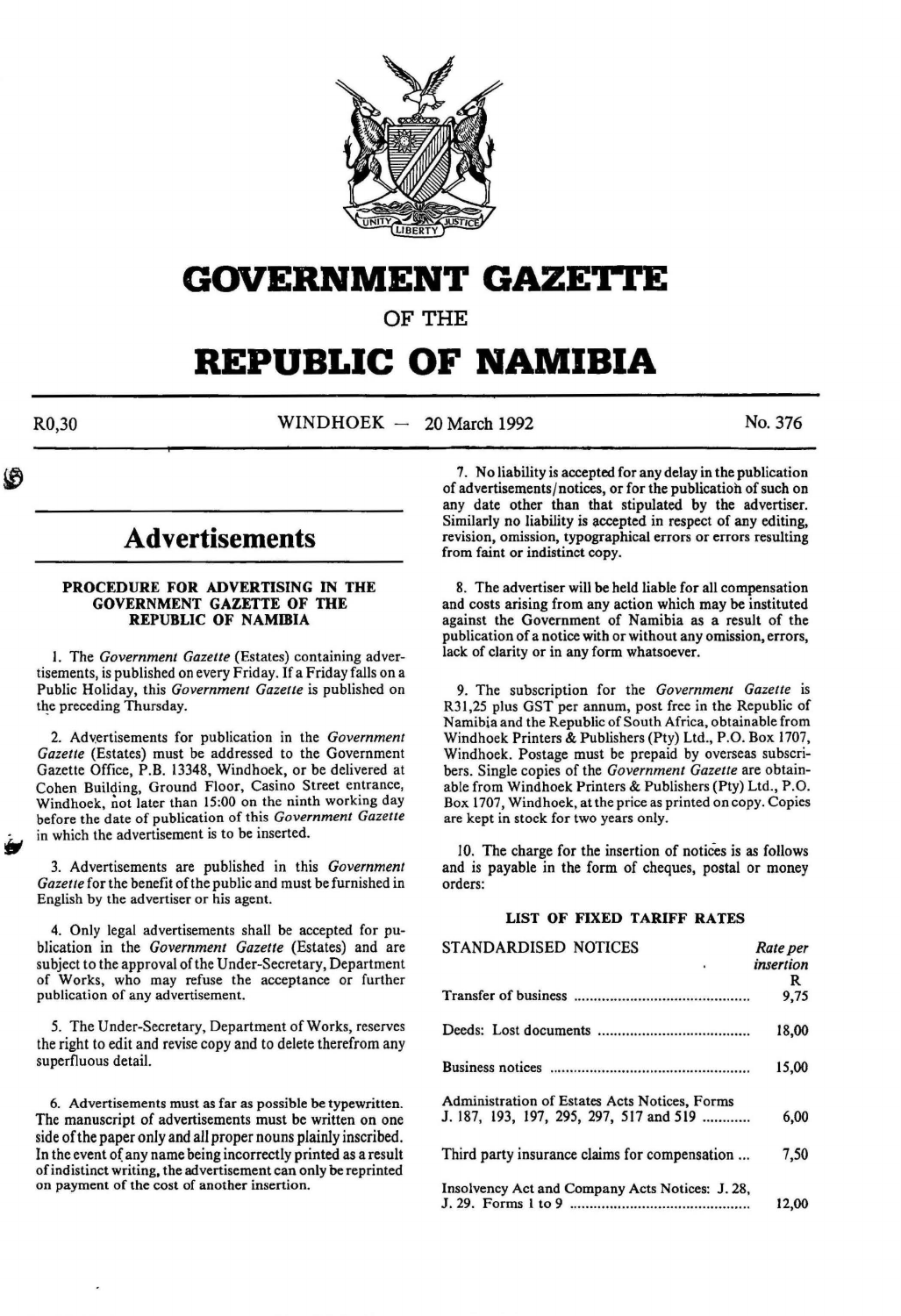-<br>-<br>-

| $J.B.$ — Forms 2 and 6 — additional statements<br>according to word count table, added to the basic   |              |                                                                                                                                                                                                                       | 33,00  |
|-------------------------------------------------------------------------------------------------------|--------------|-----------------------------------------------------------------------------------------------------------------------------------------------------------------------------------------------------------------------|--------|
| traffic.                                                                                              |              | Liquidators' and other appointees' notices                                                                                                                                                                            | 21,00  |
| Change of name (two insertions)                                                                       | 90,00        | SALES IN EXECUTION AND OTHER PUBLIC SALES:                                                                                                                                                                            |        |
| Naturalisation notices (including a reprint for the                                                   | 6,00         |                                                                                                                                                                                                                       | 54,00  |
|                                                                                                       |              | Public auctions, sales and tenders:                                                                                                                                                                                   |        |
| Unclaimed moneys — only in the Government                                                             |              |                                                                                                                                                                                                                       | 18.00  |
| Gazette, closing date 15 January (per entry of                                                        |              |                                                                                                                                                                                                                       | 45,00  |
|                                                                                                       | 2,50         |                                                                                                                                                                                                                       | 69,00  |
|                                                                                                       | 15,00        | <b>ORDERS OF THE COURT.</b>                                                                                                                                                                                           |        |
|                                                                                                       | 6.00         | Provisional and final liquidations or sequestra-                                                                                                                                                                      | 42,00  |
| <b>NON-STANDARDISED NOTICES</b>                                                                       |              | Reduction or change in capital mergers, offers of                                                                                                                                                                     | 100,00 |
|                                                                                                       |              | Judical managements, curator bonis and similar                                                                                                                                                                        |        |
| Company notices:                                                                                      | $\mathbf{R}$ |                                                                                                                                                                                                                       | 100.00 |
|                                                                                                       |              |                                                                                                                                                                                                                       | 12,00  |
| Short notices: Meetings, resolutions, offers of<br>compromise, conversions of companies, voluntary    |              | Supersession and discharge of petitions (J. 158)                                                                                                                                                                      | 12,00  |
| windings-up, et.: closing of members' registers<br>for transfer and/or declarations of dividends      | 33,00        | 11. The charge for the insertion of advertisements other<br>than the notices mentioned in paragraph 10 is at the rate                                                                                                 |        |
| Declaration of dividends with profit statements,                                                      | 75,00        | of R2,50 per cm double column. (Fractions of a cm must be<br>calculated as a cm).                                                                                                                                     |        |
| Long notices: Transfers, changes in respect of<br>shares or capital, redemptions, resolutions, volun- | 100,00       | 12. No advertisements shall be inserted unless the charge<br>is prepaid. Cheques, drafts, postal or money orders must be<br>made payable to the Under-Secretary, Department of<br>Works, Private Bag 13348, Windhoek. |        |
|                                                                                                       |              |                                                                                                                                                                                                                       |        |

|                                                   | 33,00  |
|---------------------------------------------------|--------|
|                                                   |        |
| Liquidators' and other appointees' notices        | 21,00  |
| SALES IN EXECUTION AND OTHER PUBLIC SALES:        |        |
|                                                   | 54,00  |
| Public auctions, sales and tenders:               |        |
|                                                   | 18,00  |
|                                                   | 45,00  |
|                                                   | 69,00  |
| ORDERS OF THE COURT.                              |        |
| Provisional and final liquidations or sequestra-  |        |
|                                                   | 42,00  |
| Reduction or change in capital mergers, offers of |        |
|                                                   | 100,00 |
| Judical managements, curator bonis and similar    |        |
|                                                   | 100.00 |
|                                                   | 12,00  |
|                                                   |        |
| Supersession and discharge of petitions (J. 158)  | 12.00  |

#### FORM J 187

#### LIQUIDATION AND DISTRIBUTION ACCOUNTS IN DECEASED ESTATES LYING FOR INSPECTION

In terms of section 35(5) of Act 66 of 1965, notice is hereby given that copies of the liquidation and distribution accounts (first and final, *unless otherwise stated)* in the estates specified below will be open for the inspection of all persons interested therein for a period of 21 days (or shorter or longer if *specially stated)* from the date specified or from the date of publication hereof, whichever may be the later, and at the offices of the Master and Magistrates as stated.

Should no objection thereto be lodged with the Master concerned during the specified period, the executors will proceed to make payments in accordance with the accounts.

11/92 ESTERHUIZEN Johannes, 391104 01 0021, Windhoek. Catherina Elizabeth Esterhuizen, 470810 01 0037 5. Windhoek. Standard Bank Namibia Ltd., (Registered Bank), Trustee Branch, P.O. Box 2164, Windhoek.

84/92 MOMBERG Stefanus Francois, 500105 01 0019 9, Aranos. Elizabeth Johanna Petronella Momberg, 501225 00 2200 1. Aranos, Windhoek. Standard Bank Namibia Ltd., (Registered Bank), Trustee Branch, P.O. Box 2164, Windhoek.

94/92 VAN LILL Annie, 250706 01 0011 5, Mariental. Mariental, Windhoek. Standard Bank Namibia Ltd., (Registered Bank), Trustee Branch, P.O. Box 2164, Windhoek.

540/91 WOLFF Hans-Jurgen Friedrich Adam, 350614 50 2810 9, Walvis Bay. Windhoek. Standard Bank Namibia Ltd., (Registered Bank), Trustee Branch, P.O. Box 2164, Windhoek.

68/92 JOOSTE (born Nolte) Anna Louisa, 440222 00 05QO 7, Walvis Bay. Michael Christiaan Jooste, 410527 50 0800 4. Windhoek. Standard Bank Namibia Ltd., (Registered Bank), Trustee Branch, P.O. Box 2164, Windhoek.

447/91 DE WAAL Albertus Jacobus, 180119 01 0010 7, Farm Aarbeids Adel, District Mariental. Maria Magdalena de Waal, 271209 01 0006 4. Liquidation and Distribution Account. Mariental, Windhoek. Bank Windhoek Limited, (Estate and Trust Department), P.O. Box 15, Windhoek.

318/91 BREDENKAMP Henry Lukey, 271001 01 0003 1, No. 48 V oortrekker Street, Otjiwarongo. Susanna Johanna Magrietha Bredenkamp, 410806 01 0020 7. Otjiwarongo, Windhoek. Bank Windhoek Limited, (Estate and Trust Department), P.O. Box 15, Windhoek.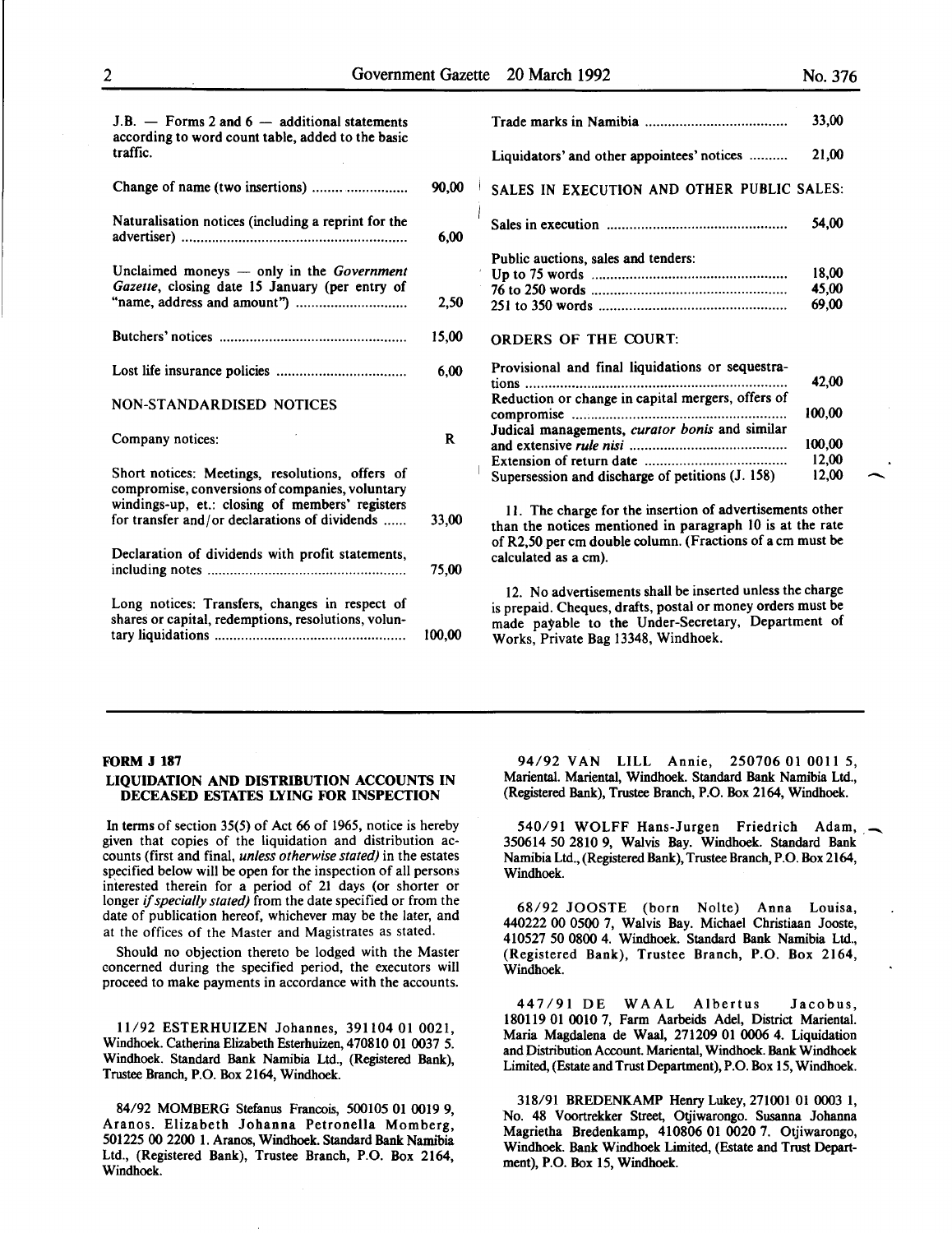46/92 GREEFF Martha Susanna, 131113 01 0003 7, Huis Anel, Keetmanshoop. Keetmanshoop, Windhoek. Bank Windhoek Ltd., (Estate and Trust Department), P.O. Box 15, Windhoek.

72092 SCHWARTZ John William, 361118 08 0011 9, Windhoek. Maria Magdalena Schwartz. Windhoek, Windhoek. First National Trust, P.O. Box 448, Windhoek.

390/91 SCHONKEN Bartholomeus Petrus, 690109 50 0900 0, Windhoek. Windhoek, Windhoek. First National Trust, P.O. Box 448, Windhoek.

437/91 EYMANN Gertrud Luise, 120429 01 0002 3, Old Age House, Gobabis. Windhoek. F.C. Brandt, No. 81 Gever Street, P.O. Box 2934, Windhoek.

280/91 LINDEN Ludwig Georg Heinrich, 530203 01 0044 4, Windhoek. Windhoek. Mr. K. Nieft, c/o Keller & Neuhaus Trust Co. (Pty) Ltd., P.O. Box 156, Windhoek.

310/91 LANG Elly Maria Marta Hermine, 190904 01 0002 4, Swakopmund. Swakopmund, Windhoek. Mr. Klaus Nieft, Agent for Executors, P.O. Box 156, Windhoek.

#### FORM J 193

-

-

#### NOTICE TO CREDITORS IN DECEASED ESTATES

All persons having claims against the estates mentioned below are hereby called upon to lodge their claims with the executors concerned, whithin 30 days (or otherwise as indicated) calculated from the date of publication hereof. The information is given in the following order: Estate number, surname and christian names, date of birth, identity number, last address, date of death; surviving spouse's names, surname, date of birth and identity number; name and address of executor or authorised agent, period allowed for lodgement of *claims* if *other than 30 days.* 

7/92 DE FONSEKA Madigapola Lekamge Earl Trevor, Windhoek, 24 September 1954, Pension Handtke, Windhoek, 3 October 1991. F.M. Oehi-Trust, P.O. Box 133, Windhoek.

482/91 EHMKE Elizabeth Anne, Windhoek, 18 August 1967, 670818 01 4300 2, Windhoek, 26 October 1991. First National Trust, P.O. Box 448, Windhoek.

87/92 VAN DER WALT Wilhelmina Christina Johanna, Windhoek, 2 October 1924, 241002 00 0500 4, J.T. Potgieter-Tehuis, Windhoek, 28 December 1991. Gert AndriesJacobusvanderWalt,30June 1914,140630 01 0007 4. First National Trust, P.O. Box 448, Windhoek.

89/92 VISSER Johannes Albertus, 13 November 1948, 481113 01 0014 l, Okahandja, 24 December 1991. Maniehelus Hendrika Visser, 9 December 1949, 491209 01 0021 8. First National Trust, P.O. Box 448, Windhoek.

462/91 JACOBIE Hermanus, Windhoek, 25 November 1968, 681125 01 0001 3, Plot Shamalindi, Grootfontein, 22 April 1991. Christiaan Johannes Jacobie, c/o Van Sittert & Pretorius, P.O. Box 52, Tsumeb.

566/91 LEHNERDT Hans Dietrich, Windhoek, 11 January 1929, 290111 01 0034 9, No. 11 Conrad Rust Street, Windhoek, 19 December 1991. Naomi Rosemary Lehnerdt, P.O. Box 304, Windhoek.

#### FORM J 28

#### ESTATES OR COMPANIES SEQUESTRATED OR WOUND UP PROVISIONALLY

Pursuant to section 17(4) of the Insolvency Act, 1936, and section 356(1) of the Companies Act, 1973, notice is hereby given by the Master of the Supreme Court that the estates or companies mentioned below have been sequestrated or wound up provisionally by order of the said Court.

The particulars are given in the following order: Number of estate or company/name and address of estate or company/ date upon which and division of Court by which order made and upon the application of whom.

W7 /92 Walter Fritz Heinz. 6 March 1992, the High Court of Namibia. Hartmut Gerhard Foelscher.

FORM J 29

#### FIRST MEETINGS OF CREDITORS, CONTRIBUIDRIES, MEMBERS OR DEBENTURE-HOLDERS OF SEQUESTRATED ESTATES, COMPANIES BEING WOUND UP OR PLACED UNDER PROVISIONAL JUDICIAL MANAGEMENT

The estates and companies mentioned below having been placed under sequestration, being wound up or having been placed under provisional judicial management by order of the Supreme Court of South West Africa, Masters of the Supreme Court hereby given notice, pursuant to section 17(4) and 40(1) of the Insolvency Act, 1936, section 119(3), 125(1) and 196bis(4) of the Companies Act, 1926, and sections 356(1), 364(1) and 429 of the Companies Act, 1973, that first meeting of creditors, contributories, members or debenture-holders of the said estates or companies will be held on the dates and at the times and places mentioned below, for proof of claims against the estates or companies, the election of trustees, liquidators or judicial managers or managers or provisional judicial managers or for the purposes referred to in section 364 or 431 of Act 61 or 1973, as the case may be.

Meetings in a place in which there is a Master's office, will be held before the Master; elsewhere they will be held before the Magistrate.

W3/92 Willem de Vries van der Merwe. 7 February 1992. 28 February 1992. High Court of Namibia. I April 1992, 10:00, Office of the Master of the High Court.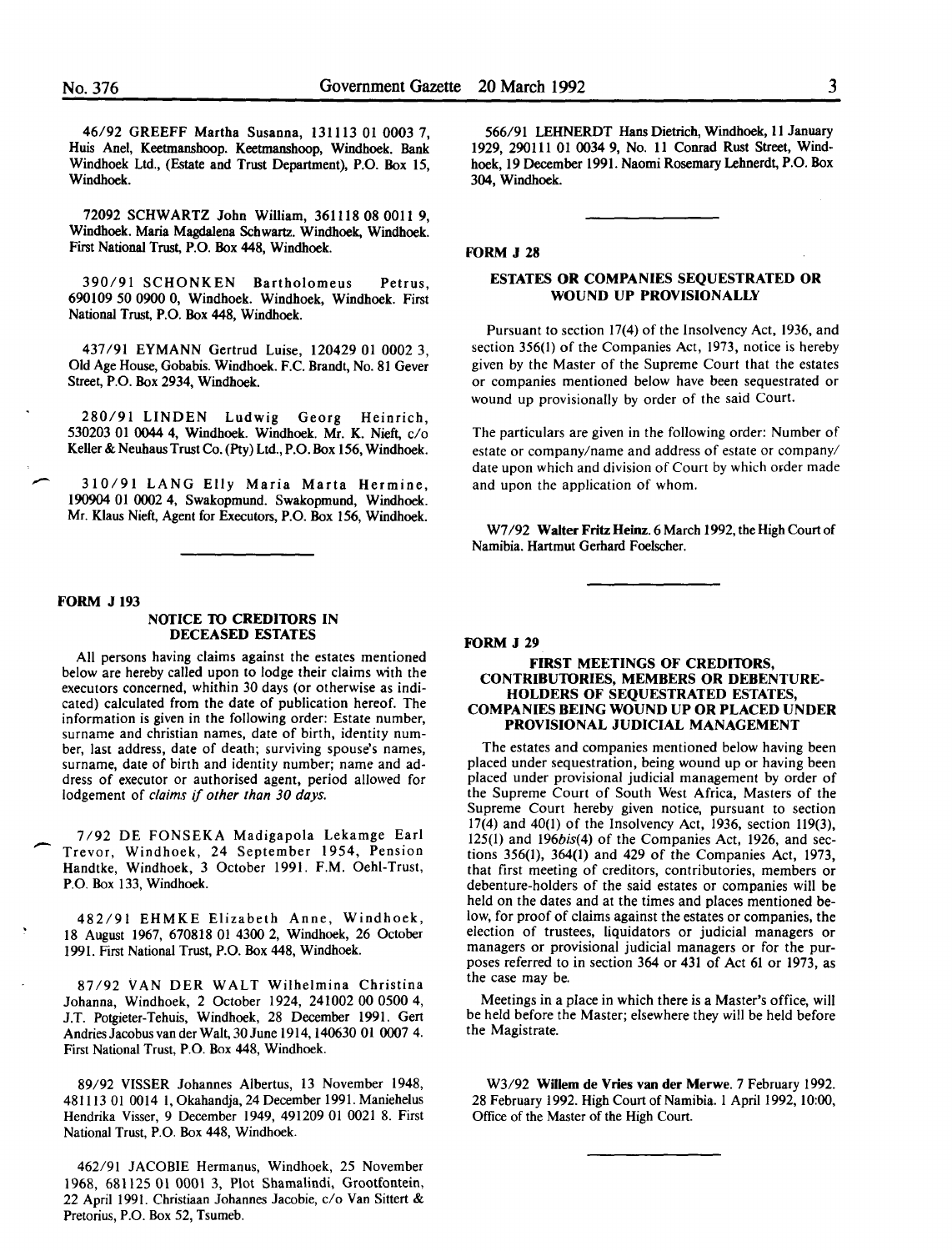#### NOTICE OF TRANSFER OF BUSINESS

Notice is hereby given in terms of Section 34 of the Insolvency Act, Act No. 24 of 1936, as amended, that GUISEPPE MARTIN intends to alienate his business known as ITAL TERRAZZO WORKS after 30 days of date of this publication.

MARTHINUS CHRISTOFFEL VAN STADEN will continue to carry on trading under the name and style of ITAL TERRAZZO WORKS at Farm Okapuka No. 50, in the district of Windhoek, Republic of Namibia.

P.F. KOEP & COMPANY ATTORNEYS FOR APPLICANT lst Floor Acme Comer Kasino Street P.O. Box 3516 Windhoek

#### NOTICE OF CONVERSION OF COMPANY

Notice is hereby given in terms of section 26 of the Companies Act, Act No. 61 of 1973, that CENTRE FOR RESOURCE AND TRANSFORMATION (PROPRIETARY) LI-MITED, Company No. 89/266, intends to convert itself from a private company having a share capital, into an incorporated association not for gain.

A meeting of the Company has been convened for the purpose of passing the required special resolution, and will be held at the registered address of the Company, being Goethe Street Centre, 12 Goethe Street, Windhoek, on Friday, 22 April 1992.

LORENTZ & BONE Standard Bank Chambers Independence A venue P.O. Box 85 Windhoek

#### THE ALIENS ACT, 1937 NOTICE OF INTENTION OF CHANGE OF SURNAME

I, REINHOLD SAKARIA, residing at EN13 Katutura, and being employed as a cleaner at the Fire Brigade, intend applying to the Minister of Civic Affairs for authority under section 9 of the Aliens Act, 1937, to assume the surname SIMON for the reasons that REINHOLD is my father's name and not surname, and I want to use the correct surname of SIMON.

I previously bore the name(s) REINHOLD SAKARIA.

Any person who objects to my assumption of the said surname of SIMON should as soon as may be lodge his/her objection, in writing, with a statement of his/her reasons therefor, with the Magistrate of Windhoek.

(Sgd.) REINHOLD SAKARIA P.O. Box 20544 Windhoek Dated: 6 March 1992

#### NOTICE OF APPUCATION FOR REGISTRATION AS WELFARE ORGANIZATION

Be pleased to take notice that the NAMIBIA EAGLE TRA-DITIONAL HEALERS' ASSOCIATION intends to apply to the Ministry of Health and Social Services in terms of section 19 of the National Welfare Act No. 79 of 1965, as amended, for the registration as a Welfare organization. The objects of the foundation are as follows:

- (i) To provide a therapeutic community of traditional healers offering a supportive environmental health programme to all physically, mentally, emotionally disturbed and developmental handicapped in Namibia and elsewhere.
- (ii) To act as a sole organization for all traditional healers in Namibia and to do all such things as are necessary to foster and encourage improvement by the use of indigenous trees, minerals and other resources with medicinal properties or as conducive to the attainment of that purpose.
- (iii) To carry out research projects, surveys, market, research on toxicology, dosage and hygiene and any such matters connected with traditional medicine.
- $(iv)$  To provide a Co-ordinate training workshop for all communities engaged in traditional healing.
- (v) To provide extension management and consultancy services for traditional healers.
- (vi) To be a link between the Government and NGO with traditional healers.

Namibia Eagle Traditional Healers' Association P.O. Box 24103 Windhoek

#### NOTICE OF SALE OF BUSINESS In terms of Section 24 of Act 1936 (As amended)

#### KOES KONTANT WINKEL

Pursuant to Section 34 of the Insolvency Act of 1936, as amended, notice is hereby given that JAN JACOB DE KLERK intends to alienate the General Dealer's business belonging to him, which business he conducts under the style and firm of KOËS KON-TANT WINKEL on Erf No. 140 Koës, District Keetmanshoop, to MATTHYS GERHARDUS SWART, who will carry on the aforesaid business for his own account under the same name, and on the said premises, within a period of not less than 30 (thirty) days after the date of publication of this notice.

DATED at KEETMANSHOOP on this 11th day of March 1992.

(Sgd.) J.A. BOTMA LENTIN, BOTMA & VAN DEN HEEVER P.O. Box 38 Keetmanshoop

-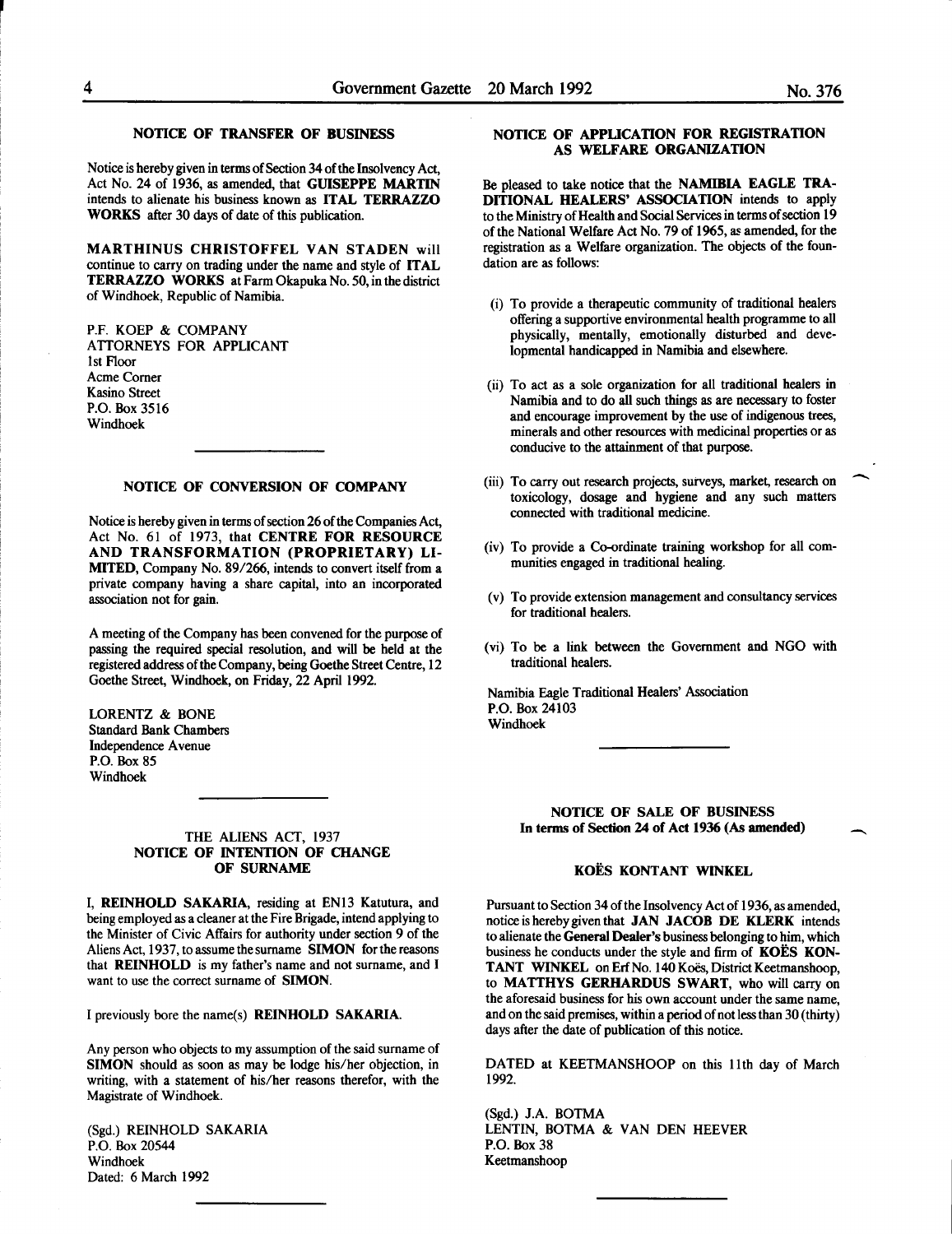#### NOTICE OF INTENTION OF CHANGE OF SURNAME

I, FILEMON NATANGUE PAULUS, residing at Erf 7128, Shandumbala, Katutura, and employed as an operator at CDM, Oranjemund, intend applying to the Minister of Civic Affairs for authority under section 9 of the Aliens Act, 1937, to assume the surname KAULUMA for the reason that PAULUS is my father's name and not his surname.

I previously bore the name(s) FILEMON NATANGUE PAULUS.

I intend also applying for authority to change the surname of my wife SELMA NDEJAPO and minor children LENA NDEMZOMPATA, TIRONNEN NATANGUE and SALMI NDAWEDAPO to KAULUMA.

Any person who objects to our assumption of the said surname of KAULUMA should as soon as may be lodge his/ her objection, in writing, with a statement of his/ her reasons therefor, with the Magistrate of Windhoek.

(Sgd.) F.N. PAULUS P.O. Box 21456 Windhoek Dated: 4 March 1992

#### THE ALIENS ACT, 1937 NOTICE OF INTENTION OF CHANGE OF SURNAME

I, MATHEUS SHIKONGO, residing at 608 Arandis and employed as a shop assistant at Arandis Supermarket, intend applying to the Minister of Civic Affairs for authority under section 9 of the Aliens Act, 1937, to assume the surname SHIKONGO for the reasons that UUSHONA is my name and not my surname, and I don't want to use a name as a surname. I want to use the correct surname.

I previously bore the name(s) MATHEUS UUSHONA.

Any person who objects to my assumption of the said surname of SHIKONGO should as soon as may be lodge his/her objection, in writing, with a statement of his/her reasons therefor, with the Magistrate of Windhoek.

(Sgd.) M. SHIKONGO P.O. Box 640 Arandis Dated: 10 March 1992.

#### NOTICE OF INTENTION OF CHANGE OF SURNAME

I, JOSEF REINHOLD, residing at Ondangwa, and employed as a cleaner at CDM, intend applying to the Minister of Civic Affairs for authority under section 9 of the Aliens Act, 1937, to assume the surname NAMPOLA for the reason that REINHOLD is not my surname, but one of my christian names.

I previously bore the name(s) JOSEF REINHOLD.

Any person who objects to my assumption of the said surname of NAMPOLA should as soon as may be lodge his/her objection, in writing, with a statement of his/her reasons therefor, with the Magistrate of Windhoek.

(Sgd.) J. REINHOLD P.O. Box 60073 Katutura. Dated: 3 March 1992.

-

#### THE ALIENS ACT; 1937 NOTICE OF INTENTION OF CHANGE OF SURNAME

I, KAPOSAMBO SAUL WAVAZA, residing at H47/2 Katutura, and being unemployed, intend applying to the Minister of Civic Affairs for authority under section 9 of the Aliens Act, 1937, to assume the surname TJAMUAHA for the reasons that KAPOSAMBO is my name and not surname. I want to change to my correct surname TJAMUAHA.

I previously bore the name(s) KAPOSAMBO SAUL WAVAZA.

Any person who objects to my assumption of the said surname of **TJAMUAHA** should as soon as may be lodge his/her objection, in writing, with a statement of his/her reasons therefor, with the Magistrate of Windhoek.

(Sgd.) S.W. KAPOSAMBO P.O. Box 7409 Windhoek Dated: 10 March 1992.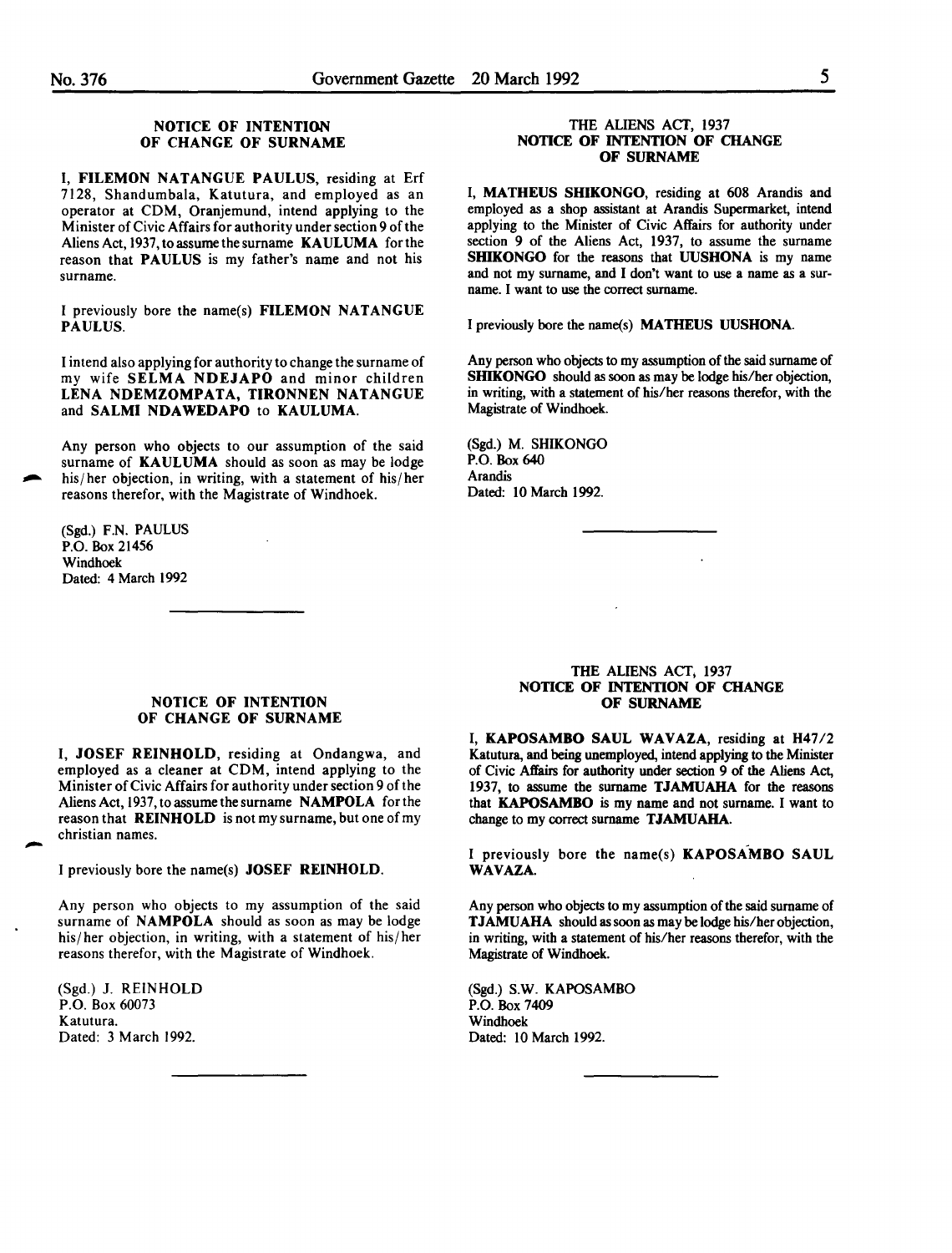#### FARM FOR SALE

Upon instructions from the Agricultural Bank of Namibia the Deputy Sheriff of Outjo will sell by public auction on 15 April 1992, at 10:00, in front of the Magistrate's Office at Outjo the following property:

| <b>CERTAIN</b> | Farm Volouiga No. 424     |
|----------------|---------------------------|
|                | Registration Division "A" |
|                | District Outio:           |
|                |                           |

MEASURING 6668,1750 hectare.

As described in Deed of Transfer No. T1544/1975 in the name of LOUIS LEONARD LOUW NEL born on 16 February 1949. The property is situated 150 km. north-west of Outjo.

Buildings and improvements alleged to exist on the property are:

7-Roomed dwelling house, open shed, outbuildings, stock-proof fenced, 39 camps with water, 7 boreholes, 2 windmills, 8 reservoirs, 7 drinking troughs, 3 engines, 3 power-heads, 1 mono-pump.

No assurance can be given that the said buildings and improvements do exist, nor that any of them is free from a right of retention or hire-purchase agreement, nor that an adjoining owner has no interest or claim for contribution in respect of any boundary fencing.

The property is sold "voetstoots" as it stands, subject to all servitudes and conditions specified in the title deed.

The terms of payment of the purchase-price are as follows: One-fifth of the purchase price and additionally all costs in coonnection with the sale including advertising costs as well as any taxes and auctioneer's commission shall be paid on the fall of the hammer in cash or by means of a bank-guaranteed cheque.

The balance of the purchase price plus 19% interest per annum thereon from the date of sale to date of payment shall be payable to the Agricultural Bank within 3 months after the date of sale.

The purchaser is at liberty to pay on the fall of the hammer a larger amount than the prescribed one-fifth of the purchase price, and he may pay the balance purchase price immediately or at any time before expiration of three months after the date of sale.

The purchaser shall be liable for the payment of transfer duty, costs of transfer, taxes, rates, estate duty and government charges (if any) and any other expenses as may be necessary to register transfer in his name. These amounts shall be paid as soon as the Agricultural Bank requests payment thereof.

The Agricultural Bank reserves the right at any time to withdraw from the sale any property which is offered for sale.

#### IN THE MAGISTRATE'S COURT FOR THE DISTRICT OF WINDHOEK

فالمستحصل فالمحامل والمستحدث

HELD AT WINDHOEK CASE NO.: 9521/91

In the matter between: **Contract Contract** 

| LAND AND AGRICULTURAL<br><b>BANK OF NAMIBIA</b> | <b>Plaintiff</b> |
|-------------------------------------------------|------------------|
| and<br><b>SAMUEL GORESEB</b>                    | Defendant        |

#### NOTICE OF SALE IN EXECUTION

In execution of a Judgement of the above Honourable Court in the above action, a sale without reserve will be held by the Messenger of the Court, Windhoek, at Erf 2555, No. 2 Ondundu Street, Section 4, Wanaheda, Windhoek, on 8 April 1992, at 11:00 of the undermentioned property:

| CERTAIN            | Erf 2555, No. 2 Ondundu Street,<br>Section 4, Wanaheda, Windhoek;                                                                                                                                                                                                                                                 |
|--------------------|-------------------------------------------------------------------------------------------------------------------------------------------------------------------------------------------------------------------------------------------------------------------------------------------------------------------|
| <b>SITUATE</b>     | In the municipality of Windhoek<br>(Registration Division "K")                                                                                                                                                                                                                                                    |
| <b>MEASURING</b>   | 916 square metres;                                                                                                                                                                                                                                                                                                |
| <b>IMPROVEMENT</b> | Three-bedroom dwelling house with<br>built-in cupboards, 2 bathrooms, lounge,<br>open-plan kitchen with built-in cup-<br>boards and an eye-level oven, dining-<br>room, boundary walls with security wires<br>on top and burglar proofing throughout.                                                             |
| <b>TERMS</b>       | 10% of the purchase price and the auc-<br>tioneer's commission must be paid on the<br>date of the sale. The further terms and<br>conditions of the sale will be read prior to<br>the auction and lie for inspection at the<br>office of the Deputy Sheriff, Windhoek,<br>and at the offices of the execution cre- |

DATED at WINDHOEK this 26th day of February 1992.

ditor's attorneys.

DR. WEDER, KRUGER & HARTMANN W.H. DICKS ATTORNEYS FOR PLAINTIFF Nimrod Building Casino Street Windhoek

**-**

 $\overline{\phantom{a}}$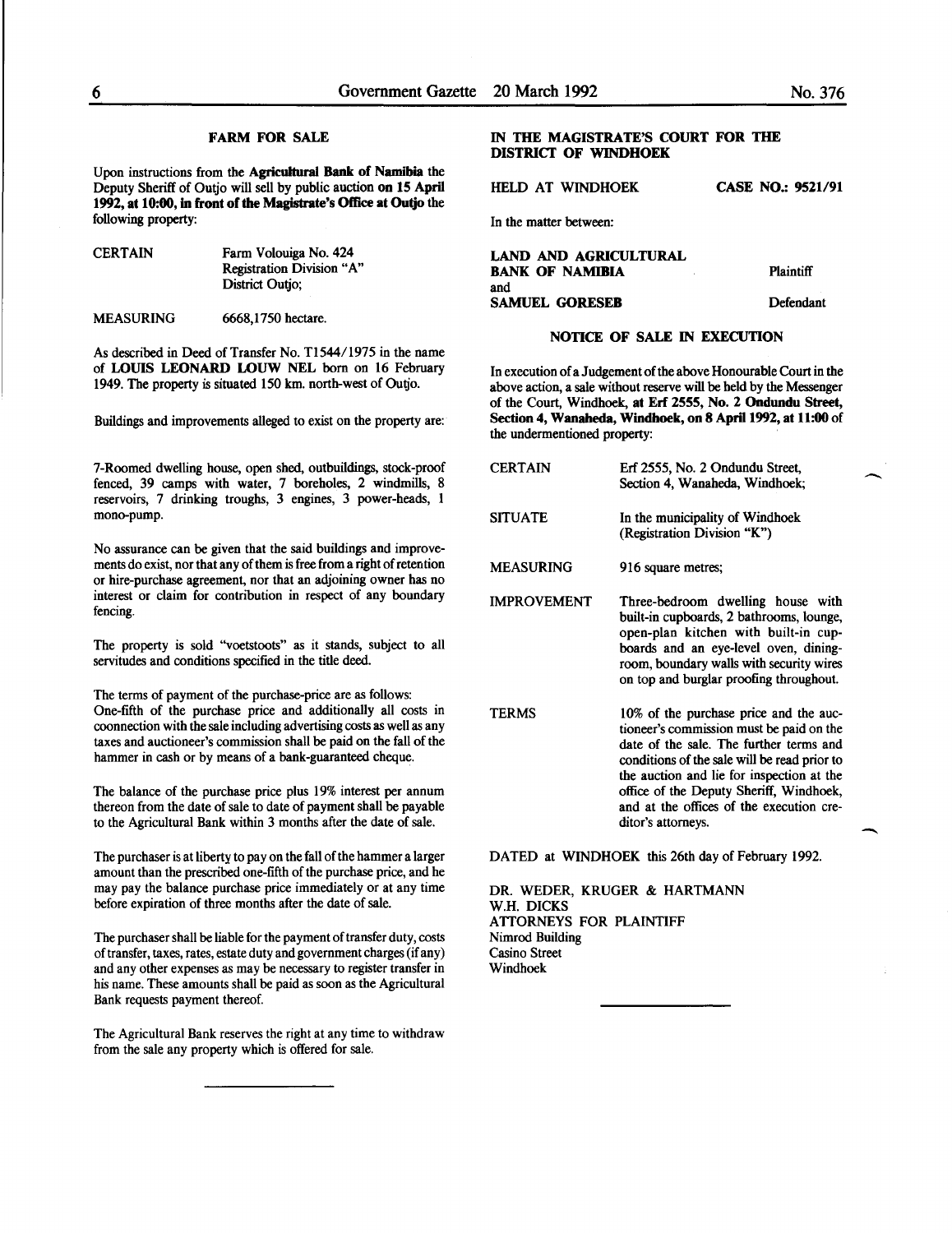| HELD AT WINDHOEK                   | <b>CASE NO.: 7847/91</b> | HELD AT WINDHOEK            | <b>CASE NO.: 5031/91</b> |
|------------------------------------|--------------------------|-----------------------------|--------------------------|
| In the matter between:             |                          | In the matter between:      |                          |
| <b>SWA BUILDING SOCIETY</b><br>and | <b>Plaintiff</b>         | SWA BUILDING SOCIETY<br>and | <b>Plaintiff</b>         |
| <b>ESTER SHIHEPO</b>               | Defendant                | <b>ELOFF MATHEW JACOBS</b>  | Defendant                |

#### NOTICE OF SALE IN EXECUTION

In execution of a Judgement granted by the above Honourable Court, the following property will be sold by public auction by the Court Messenger for the district of Windhoek on Wednesday, the 8th day of April 1992, at 12:00, at Erf No. 2043, Wanaheda Township, (Extension No. 7), Windhoek.

| <b>CERTAIN</b> | Erf No. 2043, Wanaheda Township<br>(Extension No. 7), Windhoek; | <b>CERTAIN</b> | Erf No<br>Towns   |
|----------------|-----------------------------------------------------------------|----------------|-------------------|
| <b>SITUATE</b> | In the Municipality of Windhoek<br>Registration Division "K";   | <b>SITUATE</b> | In the<br>Registi |

with all improvements thereon.

#### CONDITIONS OF SALE:

- 1. The Sale is subject to the provisions of the Magistrate's Court Act No. 32 of 1944, as amended, and the property will be sold "voetstoots" according to the existing title deed.
- 2. One-tenth of the purchase price shall be payable immediately after the Sale in cash, the balance together with interest thereon at 20% against transfer, which transfer shall be given without delay.
- 3. With improvements on the property although no warranty is given in this regard.
- 4. The complete Conditions of Sale will be read out at the time of the sale, and may be inspected beforehand at the offices of the Court Messenger, the SWA Building Society and Plaintiff's attorneys at Windhoek.

(Sgd.) E.H. PFEIFER FISHER, QUARMBY & PFEIFER ATTORNEYS FOR PLAINTIFF 2nd Floor SWABS Building Post Street P.O. Box 37 Windhoek

-

#### IN THE MAGISTRATE'S COURT OF WINDHOEK

#### NOTICE OF SALE IN EXECUTION

In execution of a Judgement granted by the above Honourable Court, the following property will be sold by public auction by the Court Messenger for the District of Windhoek on Wednesday, the 8th day of April 1992, at 10:00, at Erf No. 490, Hochlandpark Township, Windhoek.

| <b>CERTAIN</b> | Erf No. 490, Hochlandpark<br>Township:                               |
|----------------|----------------------------------------------------------------------|
| <b>SITUATE</b> | In the Municipality of Windhoek<br><b>Registration Division "K":</b> |

with all improvements thereon.

#### CONDITIONS OF SALE:

- 1. The Sale is subject to the provisions of the Magistrate's Court Act No. 32 of 1944, as amended, and the property will be sold "voetstoots" according to the existing title deed.
- 2. One-tenth of the purchase price shall be payable immediately after the Sale in cash, the balance together with interest thereon at 20% against transfer, which transfer shall be given without delay.
- 3. With improvements on the property although no warranty is given in this regard.
- 4. The complete Conditions of Sale will be read out at the time of the sale, and may be inspected beforehand at the offices of the Court Messenger, the SWA Building Society and Plaintiff's attorneys at Windhoek.

(Sgd.) E.H. PFEIFER FISHER, QUARMBY & PFEIFER ATTORNEYS FOR PLAINTIFF 2nd Floor SWABS Building Post Street P.O. Box 37 Windhoek